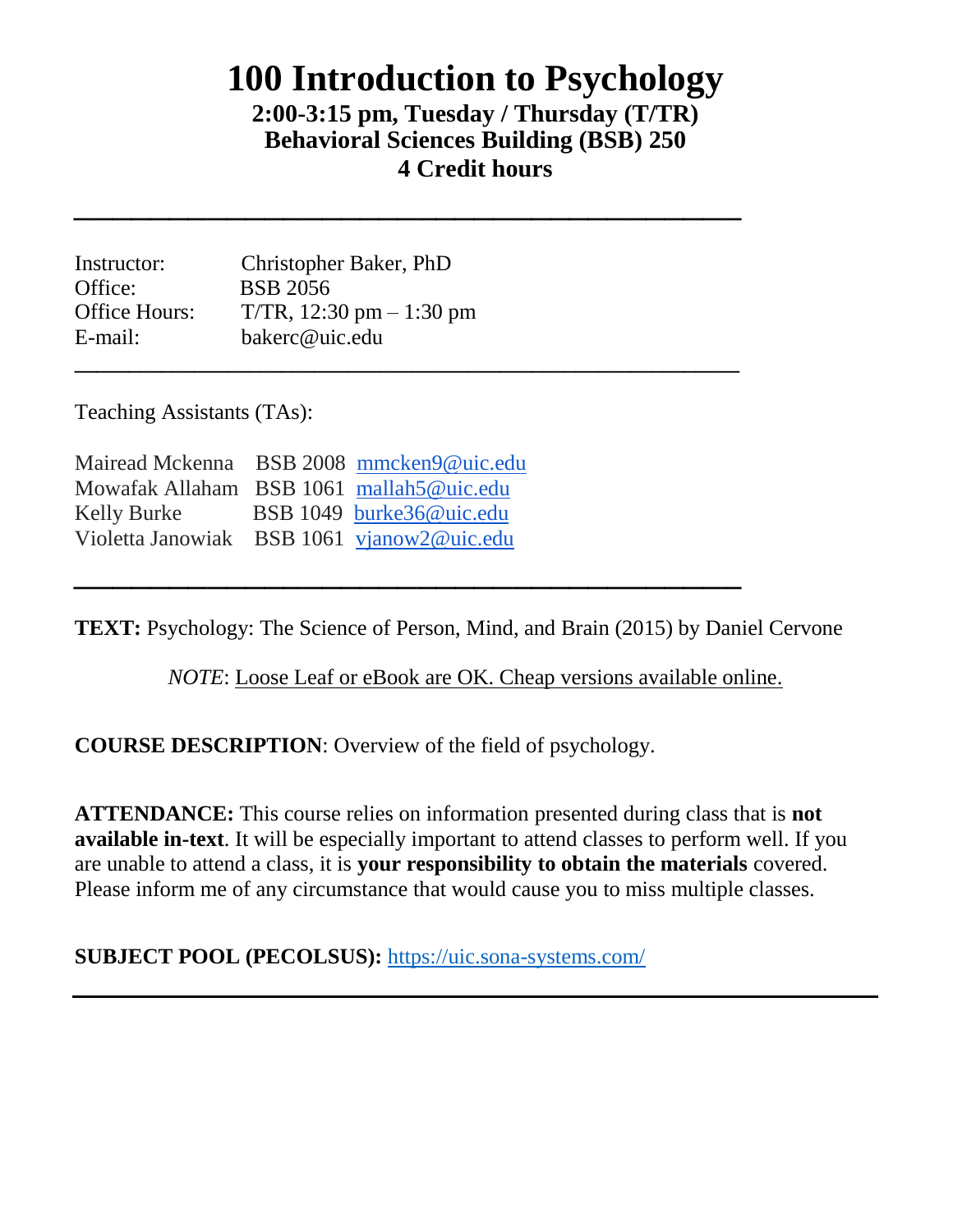**BLACKBOARD:** https://uic.blackboard.com/webapps/login/

- Course syllabus posted under **Syllabus**
- Additional course materials posted under **Materials**
- Shell\* PowerPoint slides posted under **Lectures**

**\***Slides DO NOT contain key points, only figures/graphs and contextual details - You must come to lecture to fill in missing information on slides

---------------------------------------------------------------------------------------------

**DISCUSSION SECTION:** In addition to attending lecture, you also will be attending a discussion section once a week. Critical information for the class will be presented in your discussion section, so you are strongly encouraged to attend. Attendance will be taken in your discussion section. You will earn points for coming to discussion section. Importantly, some material on the exam will be related to what you learn in your discussion section, so it is so important that you attend your discussion section.

**DISABILITY SERVICES:** If you require accommodations for a disability, please contact the Disability Resource Center for an appointment to discuss your needs and the process for requesting accommodations. Since accommodations may require early planning, please contact DRC as soon as possible:

Website: http://drc.uic.edu (312) 413-2183 Voice (312) 413-7781 FAX DRC Staff Members contact information is available on the Meet the DRC Staff Page (http://drc.uic.edu/meet-the-drc-staff)

### **Please let me know if there is anything I can do to be helpful!**

**ACADEMIC DISHONESTY:** Students will be held to the University's standards on academic dishonesty as described in the following Student Code of Conduct: http://dos.uic.edu/docs/Student%20Disciplinary%20Policy.pdf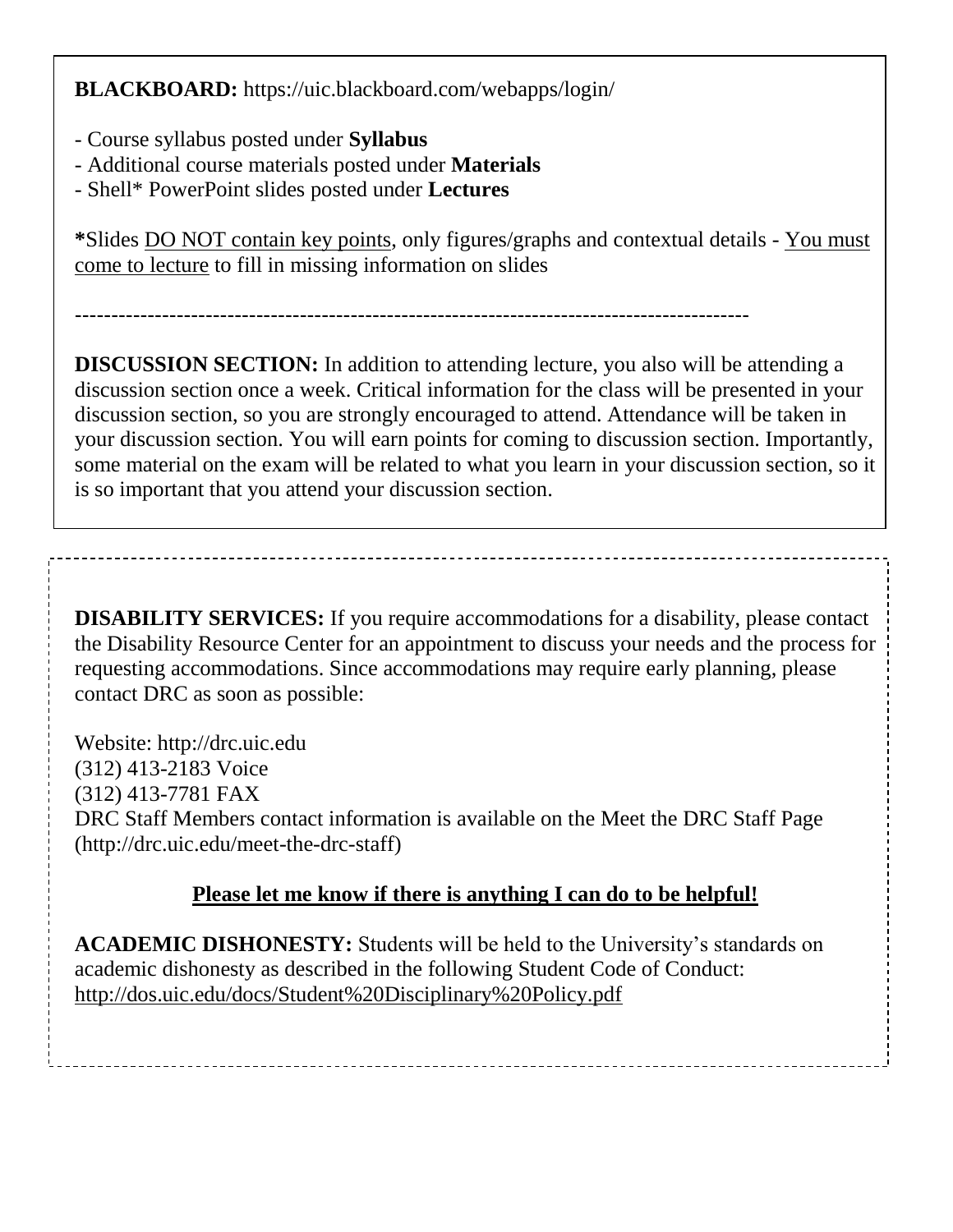#### **EVALUATION: Overview**

| <b>Type</b>                       | <b>Points</b>           |  |
|-----------------------------------|-------------------------|--|
| 3 (out of 4) Exams:               | 40 pts each = $120$ pts |  |
| 8 (out of 9) Quizzes:             | 10 pts each = $80$ pts  |  |
| 2 Papers                          | 40 pts each = $80$ pts  |  |
| <b>8 Psych Experience Credits</b> | 10 pts each = $80$ pts  |  |

**\_\_\_\_\_\_\_\_\_\_\_\_\_\_\_\_\_\_\_\_\_\_\_\_\_\_\_\_\_\_\_\_\_\_\_\_\_\_\_\_\_\_**

 **TOTAL POINTS: 360 pts** 

#### **GRADE SCALE:**

**A (89%) = 320 pts B (79%) = 284 pts C (69%) = 248 pts D (59%) = 212 pts**

**Extra Credit: Extra credit opportunities will be available in discussion section only. The more you attend your discussion section, the more likely you will be there for an extra credit opportunity.**

**Makeup Policy: There are NO make-up exams/quizzes\*. Missed exams/quizzes will be counted as a zero and subject to the drop policy.**

**Religious/Cultural Holidays: I respect and accommodate all religious/cultural holidays. \*If a test or quiz conflicts with a holiday, you will be allowed to take a makeup version. However, you must give 1 week advanced notice so that accommodations can be made.**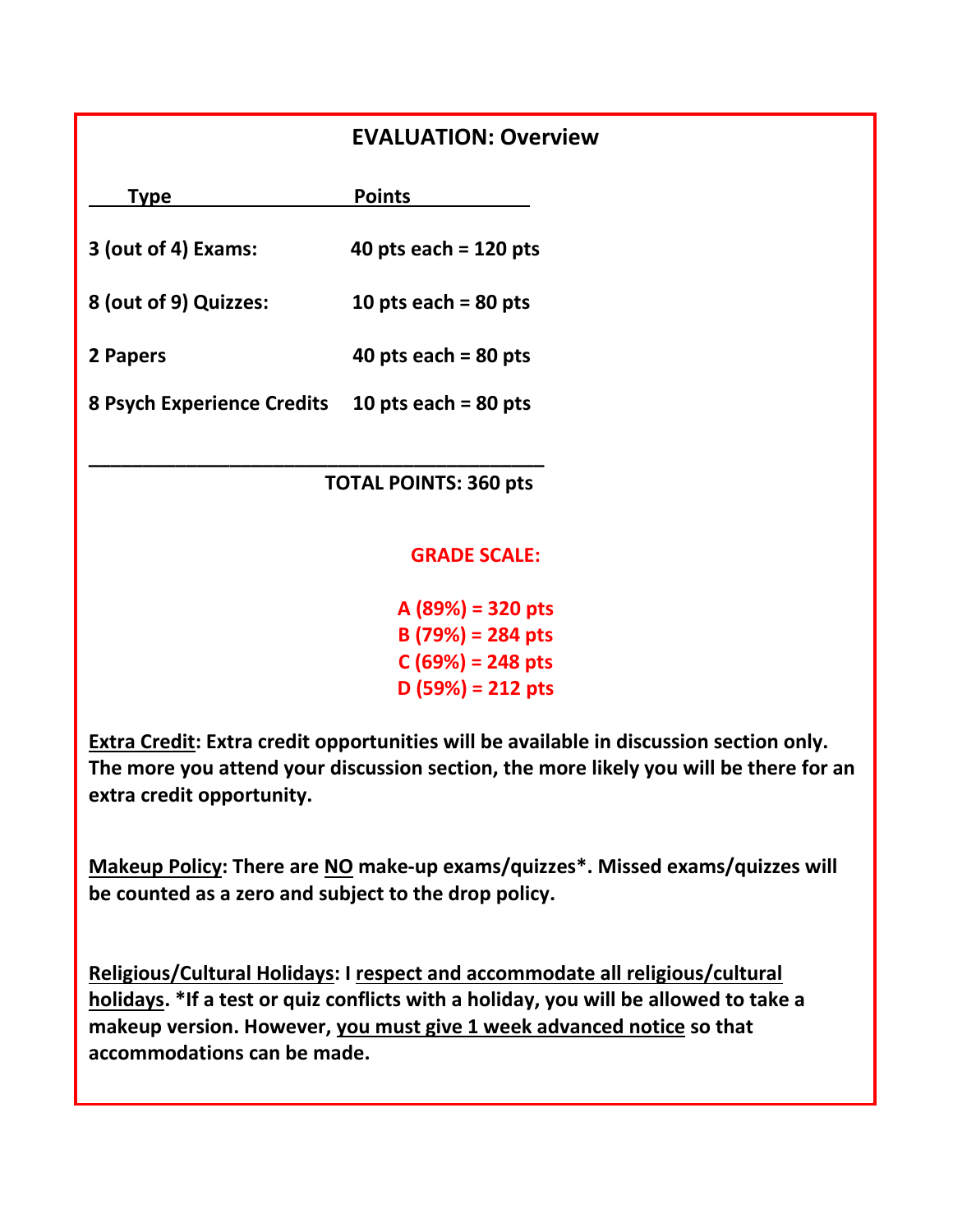**PSYCHOLOGY EXPERIENCE CREDITS (PEC):** As part of this course, you are required to earn 8 Psychology Experience Credits (PECs) by any of three methods: (1) participating in Institutional Review Board (IRB)-approved research studies conducted under the supervision of Psychology Department faculty, (2) participating as a simulated client in one or more professional training sessions conducted by advanced undergraduate and graduate students in psychology, and/or (3) writing summaries of published empirical research using the resources of UIC's Daley Library. You can earn all 8 PECs by any one of these methods, or you may earn some PECs by each method. More information that explains each of these methods in more detail will be given to you during lecture on **Thursday, January 12th.**

**PAPERS:** There will be two papers you will need to complete in this course; more information will be given to you by the Teaching Assistant (TA) for your discussion section. If you have any questions about the papers ask your teaching assistant first, and if you still have a question after talking to your TA you can ask me. The deadline for your first paper is **Monday, February 20th at 11:59pm**, and the deadline for your second paper is **Monday, April 10th at 11:59pm**.

**WRITING CENTER:** Located in Grant Hall 105. Offers one-on-one consultation with students who need help developing ideas, or need advice, guidance or additional instruction on any aspects of writing in any class. Tutors are prepared to spend 50 minutes per appointment, and there is no limit to the number of tutoring sessions you are allowed each semester. Make an appointment ONE WEEK IN ADVANCE and be on time! For an appointment, call the Writing Center at (312) 413-2206, or stop by room 105 of Grant Hall. http://writingcenter.uic.edu/ for more information.